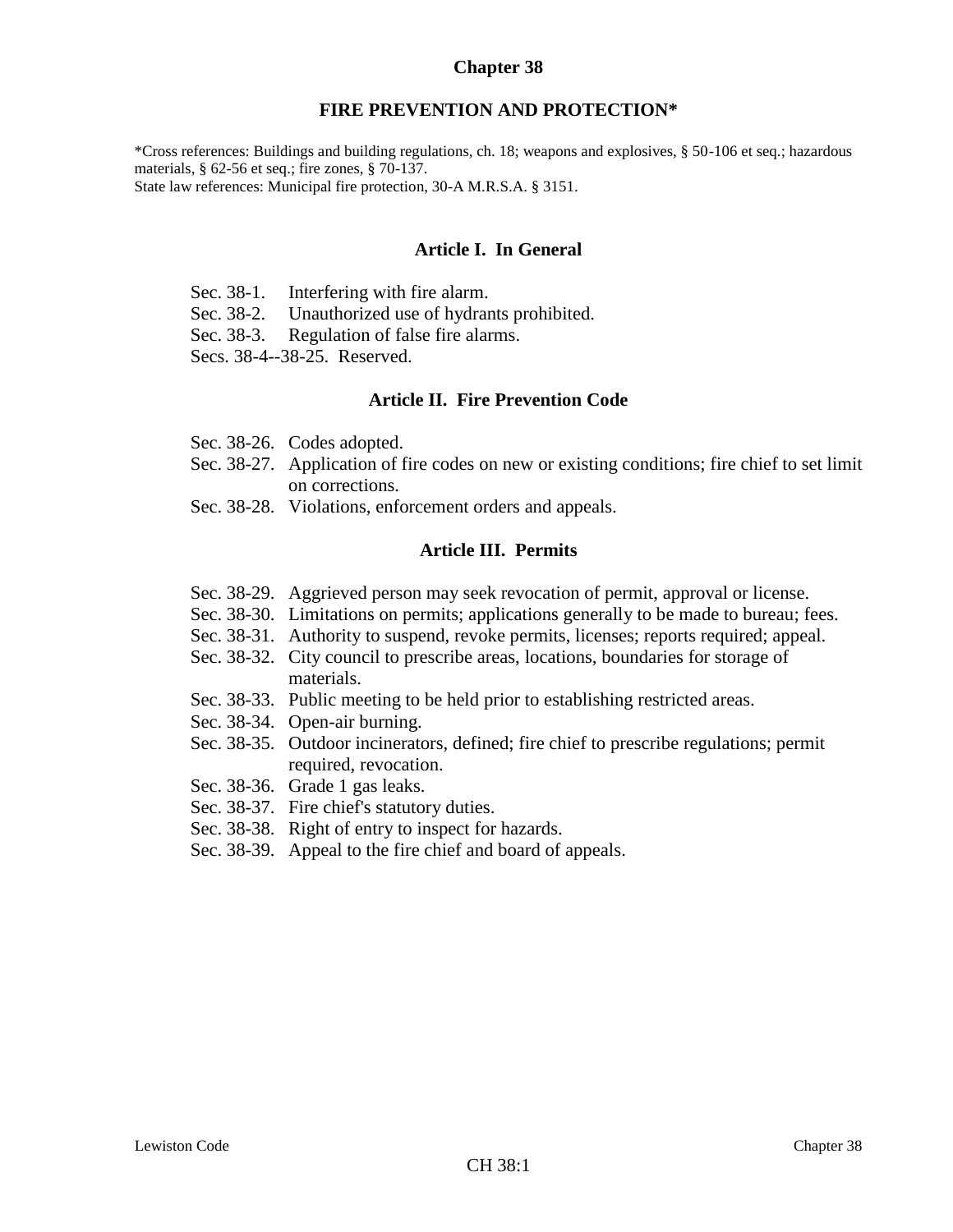# **ARTICLE I. IN GENERAL**

#### **Sec. 38-1. Interfering with fire alarm.**

No person shall interfere in any way with any of the signal boxes of the fire alarm system by breaking, cutting, defacing or injuring such boxes, nor tamper or meddle with such boxes or any part thereof.

(Code 1982, § 11-1)

### **Sec. 38-2. Unauthorized use of hydrants prohibited.**

No person except one duly authorized shall remove the cap from any water hydrant in the city. No person shall interfere with or meddle with, obstruct the approach to, partially or wholly cover with snow or any other substance, or in any manner damage or deface such hydrant or decrease its immediate availability in the event of an emergency.

(Code 1982, § 11-2)

#### **Sec. 38-3. Regulation of false fire alarms.**

(a) Installation of alarm systems. No person shall, without first obtaining a permit from the fire chief, install an alarm system that includes any mechanism, equipment or device, designed to automatically transmit a signal, message or warning from private or public premises, including, but not limited to, telephonic alarm systems designed to operate automatically through the use of public telephone facilities to the city fire department, or monitored by a private or public entity, which in turn calls the city fire department.

(b) Existing alarm systems. No person shall, without first obtaining a permit from the fire chief, continue to operate an alarm system that includes any mechanism, equipment or device, designed to automatically transmit a signal, message or warning from private or public premises, including, but not limited to, telephonic alarm systems designed to operate automatically through the use of public telephone facilities to the city fire department, or monitored by a private or public entity, which in turn calls the city fire department.

(c) Issuance of permits. Permits shall be issued to applicants upon the following

conditions:

- (1) The applicant shall execute and submit to the fire chief a written agreement, upon a form furnished by the fire chief, that includes, inter alia, an acknowledgment that the applicant has read and agrees to abide by the terms of the false fire alarm policy adopted by and amended from time to time by the city council.
- (2) With respect to applicants under subsection (b) above, the applicant shall provide evidence that the applicant has, prior to the time of the application, fully complied with the false fire alarm policy adopted by and amended from time to time by the city council.
- (3) With respect to applicants under subsection (b) above, in the event that they are unable to make such certification due to their prior failure to pay charges under such policy, they shall submit with their application full payment of such charges.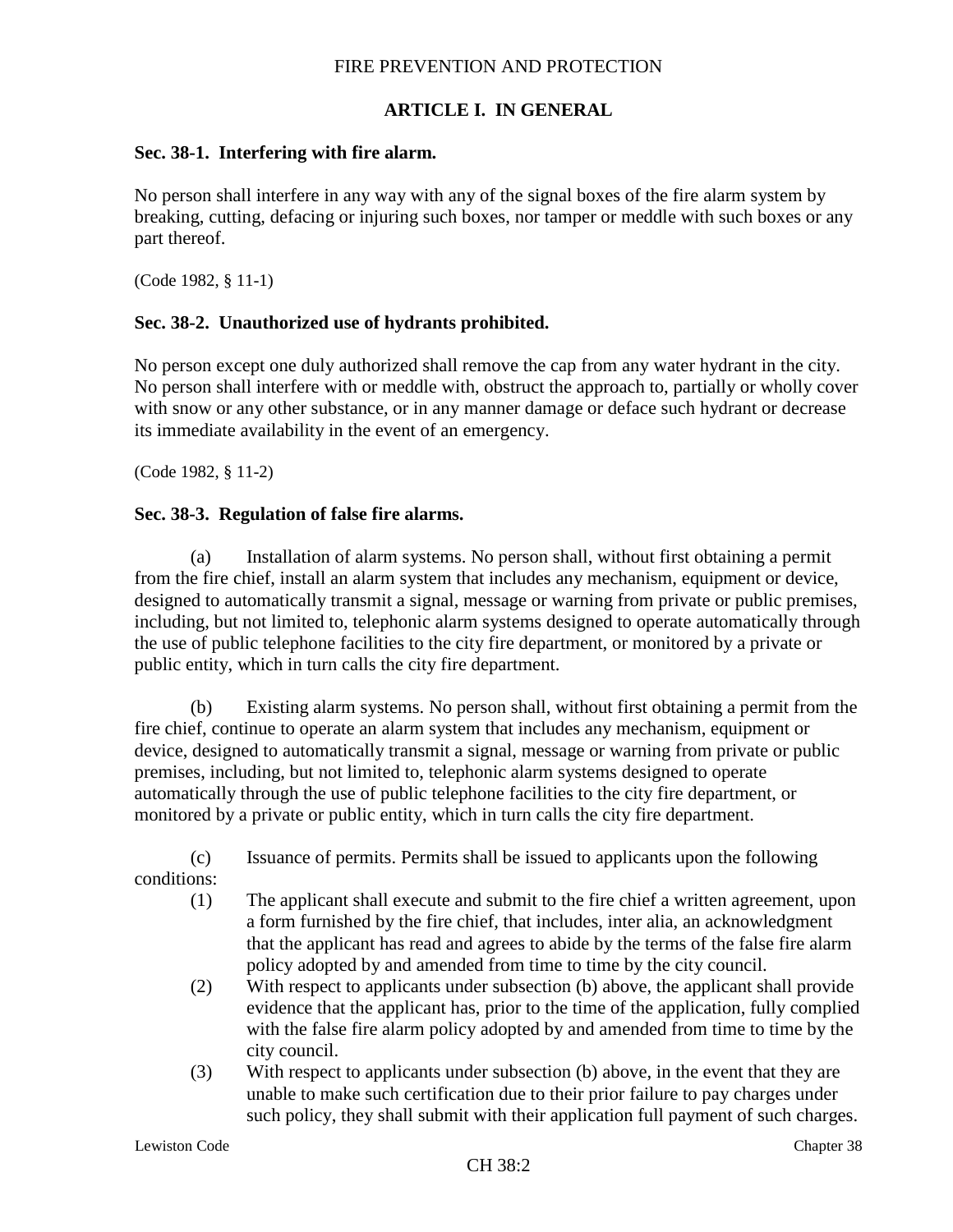(d) Disconnection from noncompliance; appeal. In the event a permittee under this section fails to comply with the terms of the permit or with the terms of the false fire alarm policy adopted by and amended from time to time by the city council, the fire chief shall give to the permittee 60 days written notice of the city's intention to disconnect the permittee's system from the connection with the city fire department, which notice shall be deemed to be a notice of violation and an order to comply. In the event that the permittee, having received such notice, fails to place itself in compliance within such 60-day period, the fire chief shall proceed to disconnect the permittee from the system. A permittee may appeal to the board of appeals as detailed in 38-28(d) from the fire chief's notice of intention to disconnect.

(Ord. No. 95-15, 11-2-95; Ord. No. 18-04, 6-14-18)

### **Secs. 38-4--38-25. Reserved.**

## **ARTICLE II. FIRE PREVENTION CODE\***

\*Charter references: Board of appeals, § 4.06.

### **Sec. 38-26. Codes adopted.**

(a) For the purpose of protecting life and property against the hazards of fire and explosion, the city hereby incorporates by reference and enacts as codes of the city the regulations of the Maine Fuel Board Rules, 02-658 Code of Maine Rules ch.1, et. seq., as amended, that were in effect on January 1, 2022; the regulations of Maine State Fire Marshal Rules, 16-219 Code of Maine Rules ch.1, et. seq., as amended, that were in effect on January 1, 2022; and the following Standards or Codes as promulgated by the National Fire Protection Association (NFPA) , 1 Batterymarch Park, Quincy, MA 02269 as specified below:

- 1. National Fire Protection Association (NFPA) 1: Fire Prevention Code. The edition of the Fire Prevention Code that applies shall be the most recent edition adopted by the rules of the State Fire Marshal (for example in 16-219 C.M.R., ch. 3, § 1) as amended from time to time, including as the State Fire Marshal may modify such NFPA Code.
- 2. NFPA 10: Standard for Portable Fire Extinguishers. The edition of the Standard for Portable Fire Extinguishers that applies shall be the most recent edition adopted by the rules of the State Fire Marshal (for example in 16-219 C.M.R., ch. 5, § 1) as amended from time to time, including as the State Fire Marshal may modify such NFPA Code.
- 3. NFPA 11: Standard for Low, Medium, and High Expansion Foam Systems. The edition of the Standard for Low, Medium, and High Expansion Foam Systems that applies shall be the most recent edition adopted by the rules of the State Fire Marshal (for example in 16-219 C.M.R., ch. 6, § 1) as amended from time to time, including as the State Fire Marshal may modify such NFPA Code.
- 4. NFPA 12: Standard on Carbon Dioxide Extinguishing Systems. The edition of the Standard on Carbon Dioxide Extinguishing Systems that applies shall be the most recent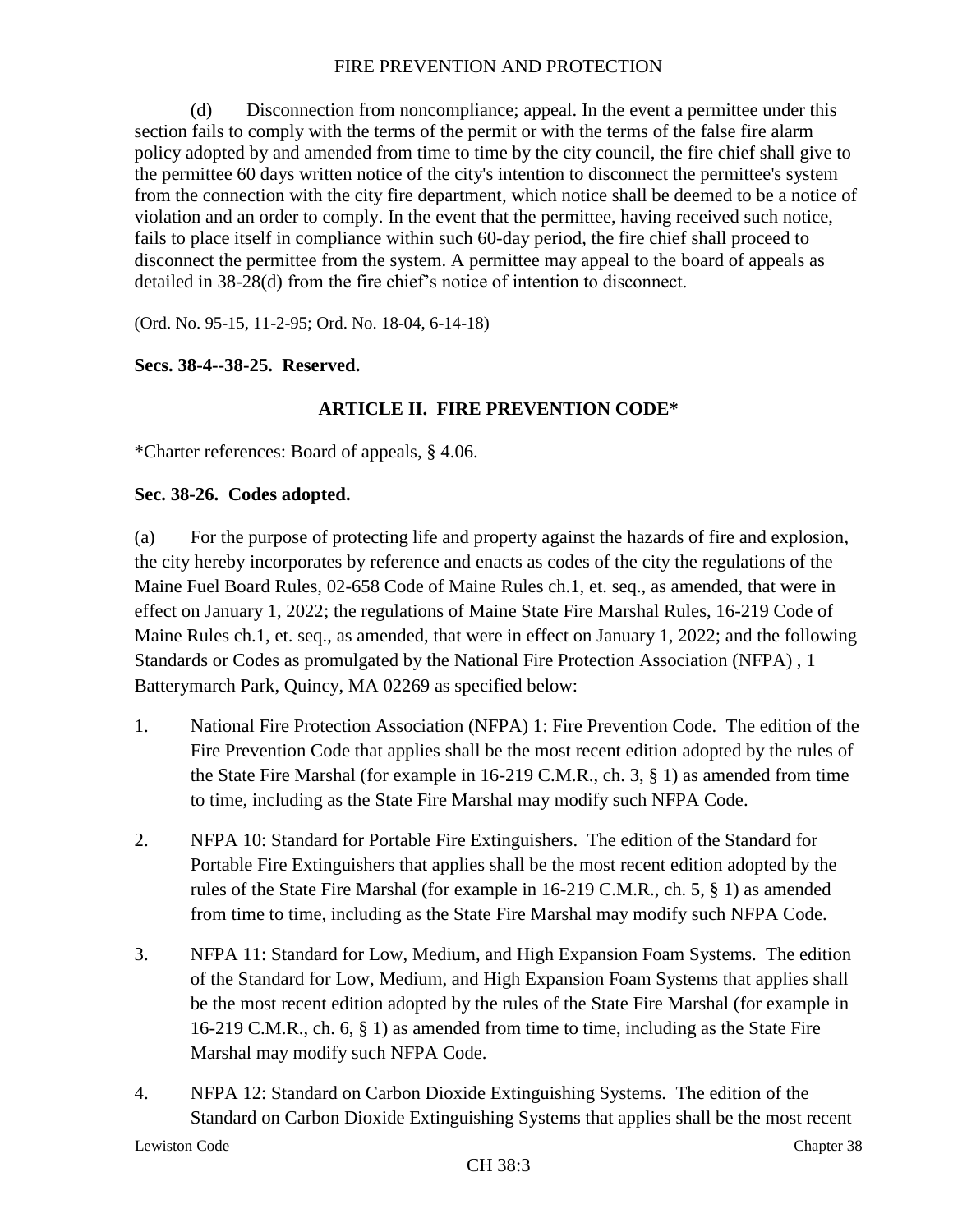edition adopted by the rules of the State Fire Marshal (for example in 16-219 C.M.R., ch. 6, § 1) as amended from time to time, including as the State Fire Marshal may modify such NFPA Code.

- 5. NFPA 13: Standard for the Installation of Sprinkler Systems. The edition of the Standard for the Installation of Sprinkler Systems that applies shall be the most recent edition adopted by the rules of the State Fire Marshal (for example in 16-219 C.M.R., ch. 4, § 1) as amended from time to time, including as the State Fire Marshal may modify such NFPA Code.
- 6. NFPA 13D: Standard for the Installation of Sprinkler Systems in One and Two Family Dwellings and Manufactured Homes. The edition of the Standard for the Installation of Sprinkler Systems in One and Two Family Dwellings and Manufactured Homes that applies shall be the most recent edition adopted by the rules of the State Fire Marshal (for example in 16-219 C.M.R., ch. 4, § 1) as amended from time to time, including as the State Fire Marshal may modify such NFPA Code.
- 7. NFPA 13R: Standard for the Installation of Sprinkler Systems in Residential Occupancies up to and Including Four Stories in Height. The edition of the Standard for the Installation of Sprinkler Systems in Residential Occupancies up to and Including Four Stories in Height that applies shall be the most recent edition adopted by the rules of the State Fire Marshal (for example in 16-219 C.M.R., ch. 4, § 1) as amended from time to time, including as the State Fire Marshal may modify such NFPA Code.
- 8. NFPA 14: Standard for the Installation of Standpipe, Private Hydrants and Hose Systems. The edition of the Standard for the Installation of Standpipe, Private Hydrants and Hose Systems that applies shall be the most recent edition adopted by the rules of the State Fire Marshal (for example in 16-219 C.M.R., ch. 4, § 1) as amended from time to time, including as the State Fire Marshal may modify such NFPA Code.
- 9. NFPA 15: Standard for Water Spray Fixed Systems for Fire Protection. The edition of the Standard for Water Spray Fixed Systems for Fire Protection that applies shall be the most recent edition adopted by the rules of the State Fire Marshal (for example in 16-219 C.M.R., ch. 4, § 1) as amended from time to time, including as the State Fire Marshal may modify such NFPA Code.
- 10. NFPA 16: Standard for the Installation of Foam-Water Sprinkler and Foam-Water Spray Systems. The edition of the Standard for the Installation of Foam-Water Sprinkler and Foam-Water Spray Systems that applies shall be the most recent edition adopted by the rules of the State Fire Marshal (for example in 16-219 C.M.R., ch. 4, § 1) as amended from time to time, including as the State Fire Marshal may modify such NFPA Code.
- 11. NFPA 17: Standard for Dry Chemical Extinguishing Systems. The edition of the Standard for Dry Chemical Extinguishing Systems that applies shall be the most recent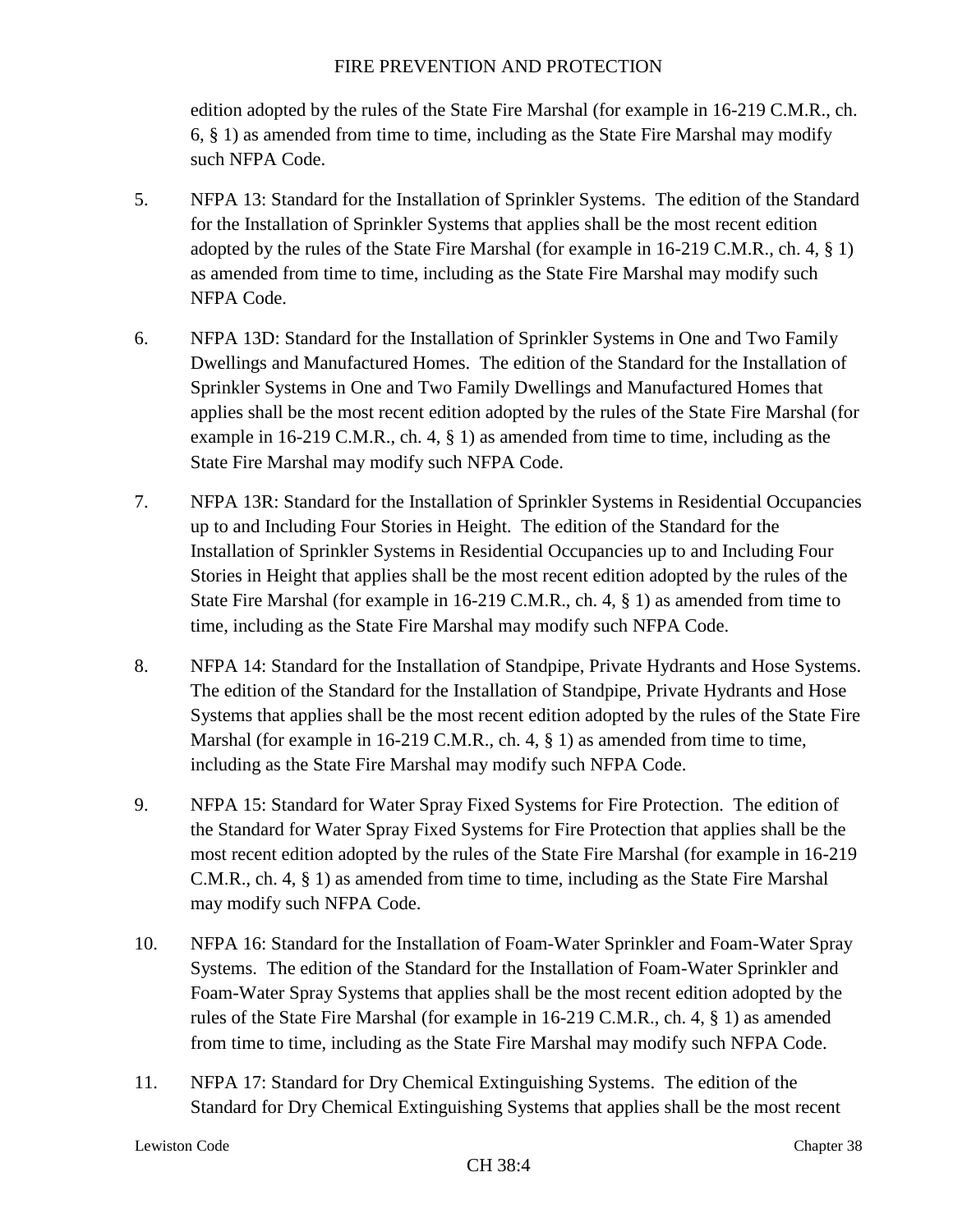edition adopted by the rules of the State Fire Marshal (for example in 16-219 C.M.R., ch. 6, § 1) as amended from time to time, including as the State Fire Marshal may modify such NFPA Code.

- 12. NFPA 17A: Standard for Wet Chemical Extinguishing Systems. The edition of the Standard for Wet Chemical Extinguishing Systems that applies shall be the most recent edition adopted by the rules of the State Fire Marshal (for example in 16-219 C.M.R., ch. 6, § 1) as amended from time to time, including as the State Fire Marshal may modify such NFPA Code.
- 13. NFPA 18: Standard on Wetting Agents. The edition of the Standard on Wetting Agents that applies shall be the most recent edition adopted by the rules of the State Fire Marshal (for example in 16-219 C.M.R., ch. 6,  $\S$  1) as amended from time to time, including as the State Fire Marshal may modify such NFPA Code.
- 14. NFPA 20: Standard for the Installation of Stationary Fire Pumps for Fire Protection The edition of the Standard for the Installation of Stationary Fire Pumps for Fire Protection that applies shall be the most recent edition adopted by the rules of the State Fire Marshal (for example in 16-219 C.M.R., ch. 4,  $\S$  1) as amended from time to time, including as the State Fire Marshal may modify such NFPA Code.
- 15. NFPA 22: Standard for Water Tanks for Private Fire Protection. The edition of the Standard for Water Tanks for Private Fire Protection that applies shall be the most recent edition adopted by the rules of the State Fire Marshal (for example in 16-219 C.M.R., ch. 4, § 1) as amended from time to time, including as the State Fire Marshal may modify such NFPA Code.
- 16. NFPA 24: Standards for the Installation of Private Fire Service Mains and Their Appurtenances. The edition of the Standards for the Installation of Private Fire Service Mains and Their Appurtenances that applies shall be the most recent edition adopted by the rules of the State Fire Marshal (for example in 16-219 C.M.R., ch. 4, § 1) as amended from time to time, including as the State Fire Marshal may modify such NFPA Code.
- 17. NFPA 25: Standards for the Inspection, Testing and Maintenance of Water-Based Fire Protection Systems. The edition of the Standards for the Inspection, Testing and Maintenance of Water-Based Fire Protection Systems that applies shall be the most recent edition adopted by the rules of the State Fire Marshal (for example in 16-219 C.M.R., ch. 4, § 1) as amended from time to time, including as the State Fire Marshal may modify such NFPA Code.
- 18. NFPA 30: Standards for Flammable and Combustible Liquids. The edition of the Standards for Flammable and Combustible Liquids that applies shall be the most recent edition adopted by the rules of the State Fire Marshal (for example in 16-219 C.M.R., ch.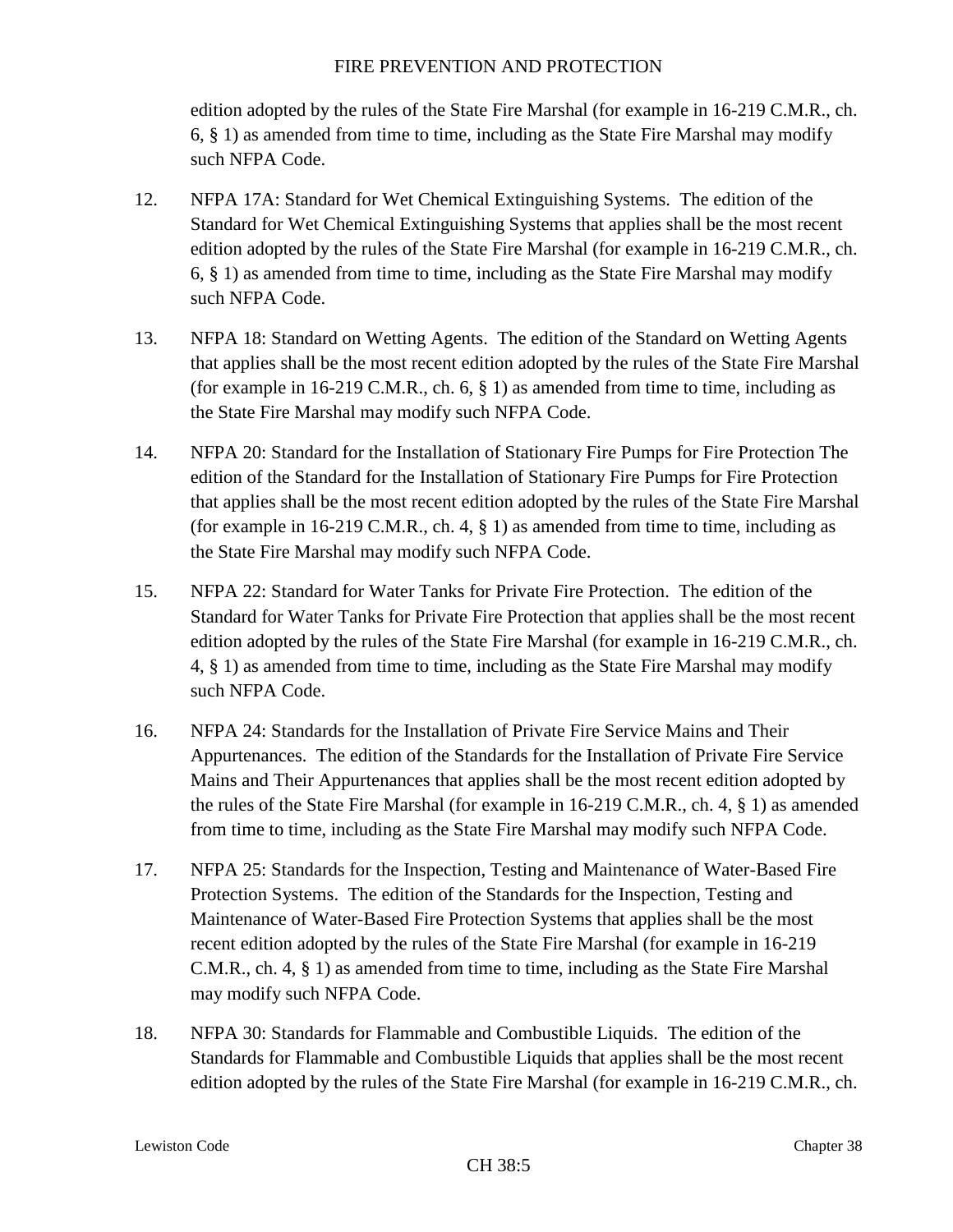34, § 1) as amended from time to time, including as the State Fire Marshal may modify such NFPA Code.

- 19. NFPA 30A: Code for Motor Fuel Dispensing Facilities and Repair Garages. The edition of the Code for Motor Fuel Dispensing Facilities and Repair Garages that applies shall be the most recent edition adopted by the rules of the Maine Fuel Board (for example in 02- 658 C.M.R., ch. 6, § 6.1) as amended from time to time, including as the Maine Fuel Board may modify such NFPA Code.
- 20. NFPA 30B: Code for the Manufacture and Storage of Aerosol Products. The edition of the Code for the Manufacture and Storage of Aerosol Products that applies shall be the most recent edition adopted by the rules of the State Fire Marshal (for example in 16-219 C.M.R., ch. 34, § 3) as amended from time to time, including as the State Fire Marshal may modify such NFPA Code.
- 21. NFPA 31: Standard for the Installation of Oil-Burning Equipment. The edition of the Standard for the Installation of Oil-Burning Equipment that applies shall be the most recent edition adopted by the rules of the Maine Fuel Board (for example in 02-658 C.M.R., ch. 6, § 6.1) as amended from time to time, including as the Maine Fuel Board may modify such NFPA Code.
- 22. NFPA 37: Standard for the Installation and Use of Stationary Combustion Engines and Gas Turbines. The edition of the Standard for the Installation and Use of Stationary Combustion Engines and Gas Turbines that applies shall be the most recent edition adopted by the rules of the State Fire Marshal (for example in 16-219 C.M.R., ch. 10, § 1) as amended from time to time, including as the State Fire Marshal may modify such NFPA Code.
- 23. NFPA 52: Vehicular Natural Gas Fuel and Systems Code. The edition of the Vehicular Natural Gas Fuel and Systems Code that applies shall be the most recent edition adopted by the rules of the Maine Fuel Board (for example in 02-658 C.M.R., ch. 6, § 6.1) as amended from time to time, including as the Maine Fuel Board may modify such NFPA Code.
- 24. NFPA 54: National Fuel Gas Code. The edition of the National Fuel Gas Code that applies shall be the most recent edition adopted by the rules of the Maine Fuel Board (for example in 02-658 C.M.R., ch. 6,  $\S$  6.1) as amended from time to time, including as the Maine Fuel Board may modify such NFPA Code.
- 25. NFPA 55: Standard for the Storage, Use, and Handling of Compressed Gasses and Cryogenic Fluids in Portable and Stationary Containers, Cylinders, and Tanks. The edition of the Standard for the Storage, Use, and Handling of Compressed Gasses and Cryogenic Fluids in Portable and Stationary Containers, Cylinders, and Tanks that applies shall be the most recent edition adopted by the rules of the Maine Fuel Board (for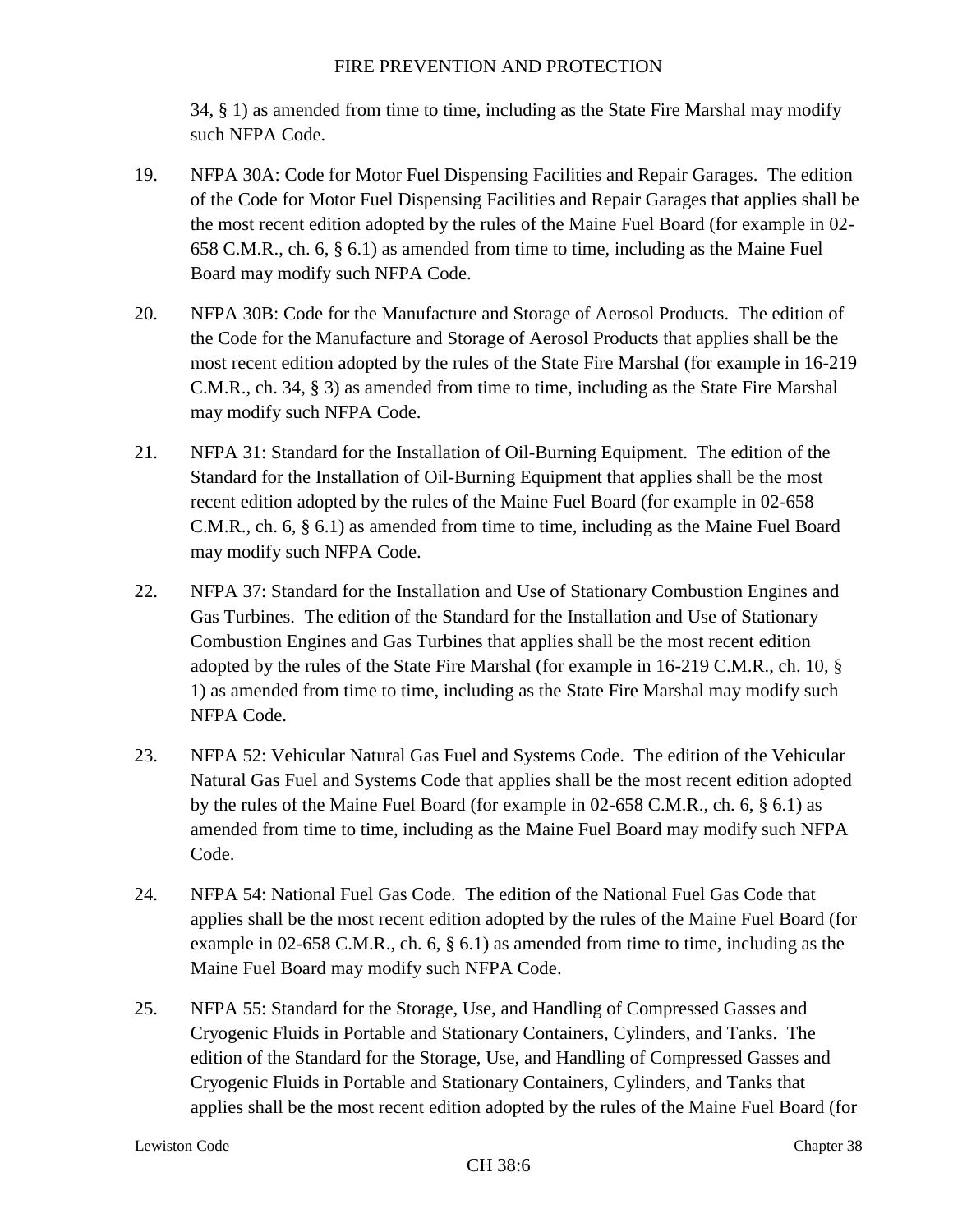example in 02-658 C.M.R., ch. 6, § 6.1) as amended from time to time, including as the Maine Fuel Board may modify such NFPA Code.

- 26. NFPA 58: Liquefied Petroleum Gas Code. The edition of the Liquefied Petroleum Gas Code that applies shall be the most recent edition adopted by the rules of the Maine Fuel Board (for example in 02-658 C.M.R., ch. 6, § 6.1) as amended from time to time, including as the Maine Fuel Board may modify such NFPA Code.
- 27. NFPA 59: Utility LP-Gas Plant Code. The edition of the Utility LP-Gas Plant Code that applies shall be the most recent edition adopted by the rules of the Maine Fuel Board (for example in 02-658 C.M.R., ch. 6, § 6.1) as amended from time to time, including as the Maine Fuel Board may modify such NFPA Code.
- 28. NFPA 59A: Standard for the Production, Storage, and Handling of Liquefied Natural Gas (LNG). The edition of the Standard for the Production, Storage, and Handling of Liquefied Natural Gas (LNG) that applies shall be the most recent edition adopted by the rules of the Maine Fuel Board (for example in 02-658 C.M.R., ch. 6, § 6.1) as amended from time to time, including as the Maine Fuel Board may modify such NFPA Code.
- 29. NFPA 70: National Electrical Code. The edition of the National Electrical Code that applies shall be the most recent edition adopted by the rules of the Maine Fuel Board (for example in 02-658 C.M.R., ch. 6, § 6.1) as amended from time to time, including as the Maine Fuel Board may modify such NFPA Code.
- 30. NFPA 72: National Fire Alarm Code. The edition of the National Fire Alarm Code that applies shall be the most recent edition adopted by the rules of the State Fire Marshal (for example in 16-219 C.M.R., ch. 17, § 1) as amended from time to time, including as the State Fire Marshal may modify such NFPA Code).
- 31. NFPA 80: Standard for Fire Doors and Windows. The edition of the Standard for Fire Doors and Windows that applies shall be the most recent edition adopted by the rules of the State Fire Marshal (for example in 16-219 C.M.R., ch. 20, § 2) as amended from time to time, including as the State Fire Marshal may modify such NFPA Code).
- 32. NFPA 88A: Standard for Parking Structures. The edition of the Standard for Parking Structures that applies shall be the most recent edition adopted by the rules of the Maine Fuel Board (for example in 02-658 C.M.R., ch. 6, § 6.1) as amended from time to time, including as the Maine Fuel Board may modify such NFPA Code.
- 33. NFPA 90A: Standard for the Installation of Air-Conditioning and Ventilating Systems. The edition of the Standard for the Installation of Air-Conditioning and Ventilating Systems that applies shall be the most recent edition adopted by the rules of the Maine Fuel Board (for example in 02-658 C.M.R., ch. 6,  $\S$  6.1) as amended from time to time, including as the Maine Fuel Board may modify such NFPA Code.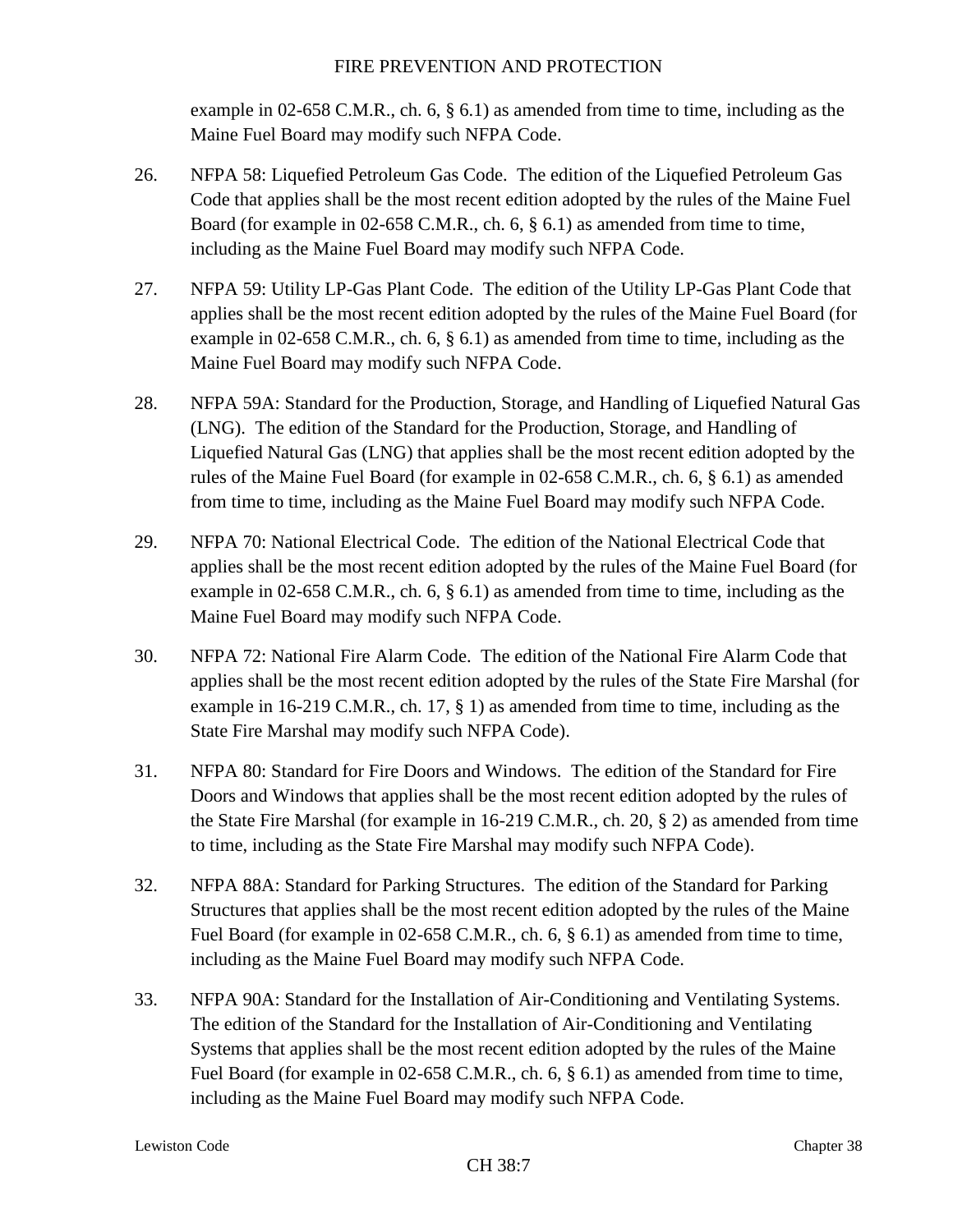- 34. NFPA 90B: Standard for the Installation of Warm Air Heating and Air-Conditioning Systems. The edition of the Standard for the Installation of Warm Air Heating and Air-Conditioning Systems that applies shall be the most recent edition adopted by the rules of the Maine Fuel Board (for example in 02-658 C.M.R., ch. 6, § 6.1) as amended from time to time, including as the Maine Fuel Board may modify such NFPA Code.
- 35. NFPA 96: Standard for Ventilation Control and Fire Protection of Commercial Cooking Operations. The edition of the Standard for Ventilation Control and Fire Protection of Commercial Cooking Operations that applies shall be the most recent edition adopted by the rules of the State Fire Marshal (for example in 16-219 C.M.R., ch. 19, § 1) as amended from time to time, including as the State Fire Marshal may modify such NFPA Code).
- 36. NFPA 99: Standard for Health Care Facilities. The edition of the Standard for Health Care Facilities that applies shall be the most recent edition adopted by the rules of the State Fire Marshal (for example in 16-219 C.M.R., ch. 15 § 1) as amended from time to time, including as the State Fire Marshal may modify such NFPA Code).
- 37. NFPA 99B: Standard for Hypobaric Facilities. The edition of the Standard for Hypobaric Facilities that applies shall be the most recent edition adopted by the rules of the State Fire Marshal (for example in 16-219 C.M.R., ch. 15 § 2) as amended from time to time, including as the State Fire Marshal may modify such NFPA Code).
- 38. NFPA 101: Life Safety Code. The edition of the Life Safety Code that applies shall be the most recent edition adopted by the rules of the State Fire Marshal (for example in 16- 219 C.M.R., ch. 20, § 1) as amended from time to time, including as the State Fire Marshal may modify such NFPA Code).
- 39. NFPA 102: Standard for Grandstands, Folding and Telescopic Seating, Tents, and Membrane Structures. The edition of the Standard for Grandstands, Folding and Telescopic Seating, Tents, and Membrane Structures that applies shall be the most recent edition adopted by the rules of the State Fire Marshal (for example in 16-219 C.M.R., ch. 21, § 1) as amended from time to time, including as the State Fire Marshal may modify such NFPA Code).
- 40. NFPA 110: Standard for Emergency and Standby Power Systems. The edition of the Standard for Emergency and Standby Power Systems that applies shall be the most recent edition adopted by the rules of the State Fire Marshal (for example in 16-219 C.M.R., ch. 15 § 3) as amended from time to time, including as the State Fire Marshal may modify such NFPA Code).
- 41. NFPA 160: Standard for the Flame Effects Before an Audience. The edition of the Standard for the Flame Effects Before an Audience that applies shall be the most recent edition adopted by the rules of the State Fire Marshal (for example in 16-219 C.M.R., ch.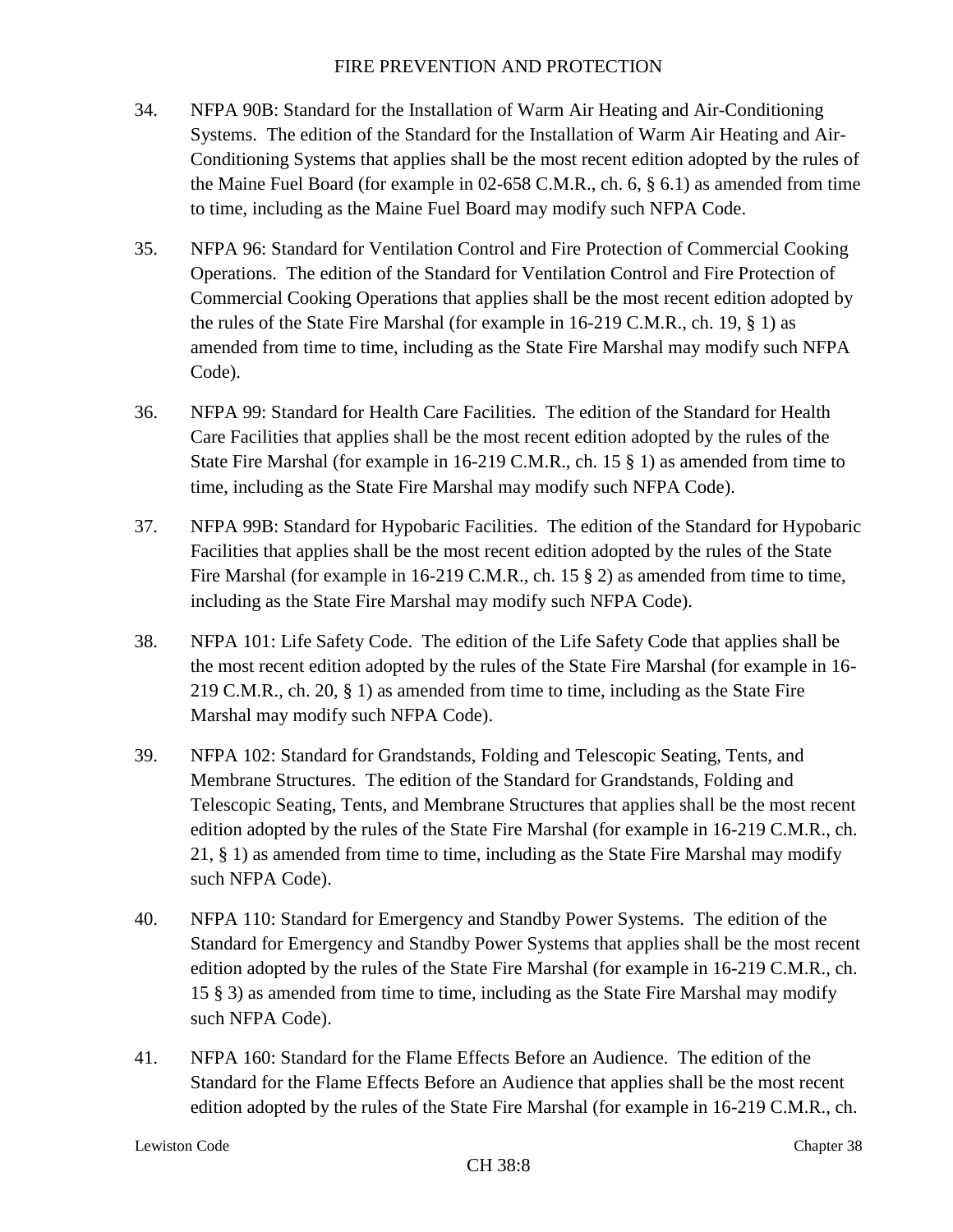26, § 1) as amended from time to time, including as the State Fire Marshal may modify such NFPA Code.

- 42. NFPA 211: Standard for Chimneys, Fireplaces, Vents, and Solid Fuel-Burning Appliances. The edition of the Standard for Chimneys, Fireplaces, Vents, and Solid Fuel-Burning Appliances that applies shall be the most recent edition adopted by the rules of the Maine Fuel Board (for example in 02-658 C.M.R., ch. 6, § 6.1) as amended from time to time, including as the Maine Fuel Board may modify such NFPA Code.
- 43. NFPA 214: Standard on Water-Cooling Towers. The edition of the Standard on Water-Cooling Towers that applies shall be the most recent edition adopted by the rules of the State Fire Marshal (for example in 16-219 C.M.R., ch. 4, § 1) as amended from time to time, including as the State Fire Marshal may modify such NFPA Code.
- 44. NFPA 220: Standard on Types of Building Construction. The edition of the Standard on Types of Building Construction that applies shall be the most recent edition adopted by the rules of the State Fire Marshal (for example in 16-219 C.M.R., ch. 20, § 3) as amended from time to time, including as the State Fire Marshal may modify such NFPA Code).
- 45. NFPA 221: Standard for High Challenge Fire Walls, Fire Walls and Fire Barrier Walls. The edition of the Standard for High Challenge Fire Walls, Fire Walls and Fire Barrier Walls that applies shall be the most recent edition adopted by the rules of the State Fire Marshal (for example in 16-219 C.M.R., ch. 20, § 4) as amended from time to time, including as the State Fire Marshal may modify such NFPA Code).
- 46. NFPA 241: Standard for Safeguarding Construction, Alterations, and Demolition Operations. The edition of the 241: Standard for Safeguarding Construction, Alterations, and Demolition Operations that applies shall be the most recent edition adopted by the rules of the State Fire Marshal (for example in 16-219 C.M.R., ch. 20, § 5) as amended from time to time, including as the State Fire Marshal may modify such NFPA Code).
- 47. NFPA 318: Standard for the Protection of Semiconductor Fabrication Facilities. The edition of the Standard for the Protection of Semiconductor Fabrication Facilities that applies shall be the most recent edition adopted by the rules of the State Fire Marshal (for example in 16-219 C.M.R., ch. 4, § 1) as amended from time to time, including as the State Fire Marshal may modify such NFPA Code.
- 48. NFPA 385: Standard for Tank Vehicles for Flammable and Combustible Liquids. The edition of the Standard for Tank Vehicles for Flammable and Combustible Liquids that applies shall be the most recent edition adopted by the rules of the State Fire Marshal (for example in 16-219 C.M.R., ch. 34, § 4) as amended from time to time, including as the State Fire Marshal may modify such NFPA Code.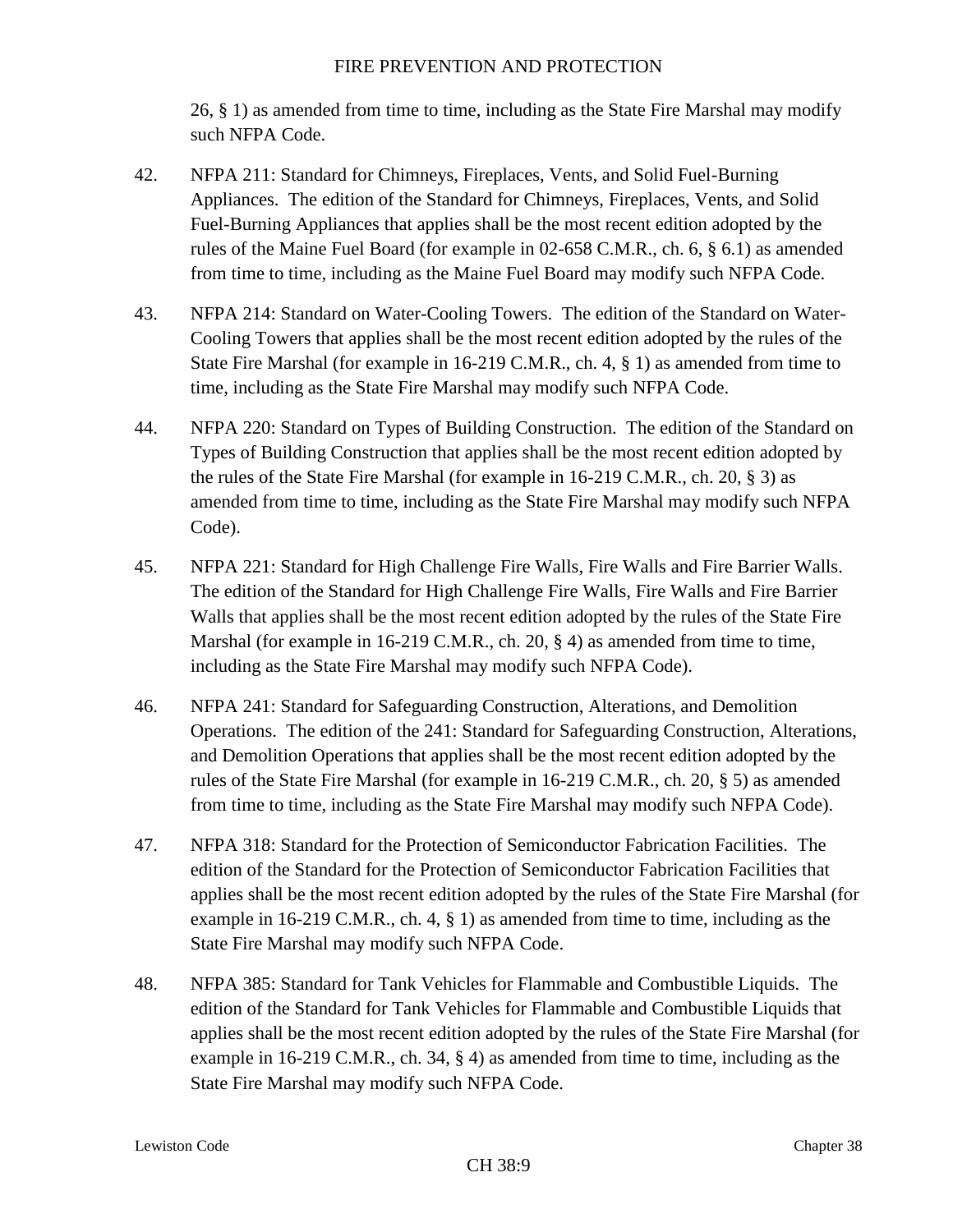- 49. NFPA 409: Standard on Aircraft Hangers. The edition of the Standard on Aircraft Hangers that applies shall be the most recent edition adopted by the rules of the State Fire Marshal (for example in 16-219 C.M.R., ch. 4,  $\S$  1) as amended from time to time, including as the State Fire Marshal may modify such NFPA Code.
- 50. NFPA 418: Standard for Heliports. The edition of the Standard for Heliports that applies shall be the most recent edition adopted by the rules of the State Fire Marshal (for example in 16-219 C.M.R., ch. 4, § 1) as amended from time to time, including as the State Fire Marshal may modify such NFPA Code.
- 51. NFPA 495: Explosive Materials Code. The edition of the Explosive Materials Code that applies shall be the most recent edition adopted by the rules of the State Fire Marshal (for example in 16-219 C.M.R., ch. 31, § 1, et. seq.) as amended from time to time, including as the State Fire Marshal may modify such NFPA Code.
- 52. NFPA 496: Standard for Purged and Pressurized Enclosures for Electrical Equipment. The edition of the Standard for Purged and Pressurized Enclosures for Electrical Equipment that applies shall be the most recent edition adopted by the rules of the State Fire Marshal (for example in 16-219 C.M.R., ch. 23, § 1) as amended from time to time, including as the State Fire Marshal may modify such NFPA Code.
- 53. NFPA 750: Standard on Water Mist Fire Protection Systems. The edition of the Standard on Water Mist Fire Protection Systems that applies shall be the most recent edition adopted by the rules of the State Fire Marshal (for example in 16-219 C.M.R., ch. 4, § 1) as amended from time to time, including as the State Fire Marshal may modify such NFPA Code.
- 54. NFPA 1122: Code for Model Rocketry. The edition of the Code for Model Rocketry that applies shall be the most recent edition adopted by the rules of the State Fire Marshal (for example in 16-219 C.M.R., ch. 25, § 3) as amended from time to time, including as the State Fire Marshal may modify such NFPA Code.
- 55. NFPA 1123: Code for Fireworks Display. The edition of the Code for Fireworks Display that applies shall be the most recent edition adopted by the rules of the State Fire Marshal (for example in 16-219 C.M.R., ch. 25,  $\S$  1) as amended from time to time, including as the State Fire Marshal may modify such NFPA Code.
- 56. NFPA 1124: Code for the Manufacture, Transportation, and Storage of Fireworks and Pyrotechnic Articles. The edition of the Code for the Manufacture, Transportation, and Storage of Fireworks and Pyrotechnic Articles that applies shall be the most recent edition adopted by the rules of the State Fire Marshal (for example in 16-219 C.M.R., ch. 36, § 2) as amended from time to time, including as the State Fire Marshal may modify such NFPA Code.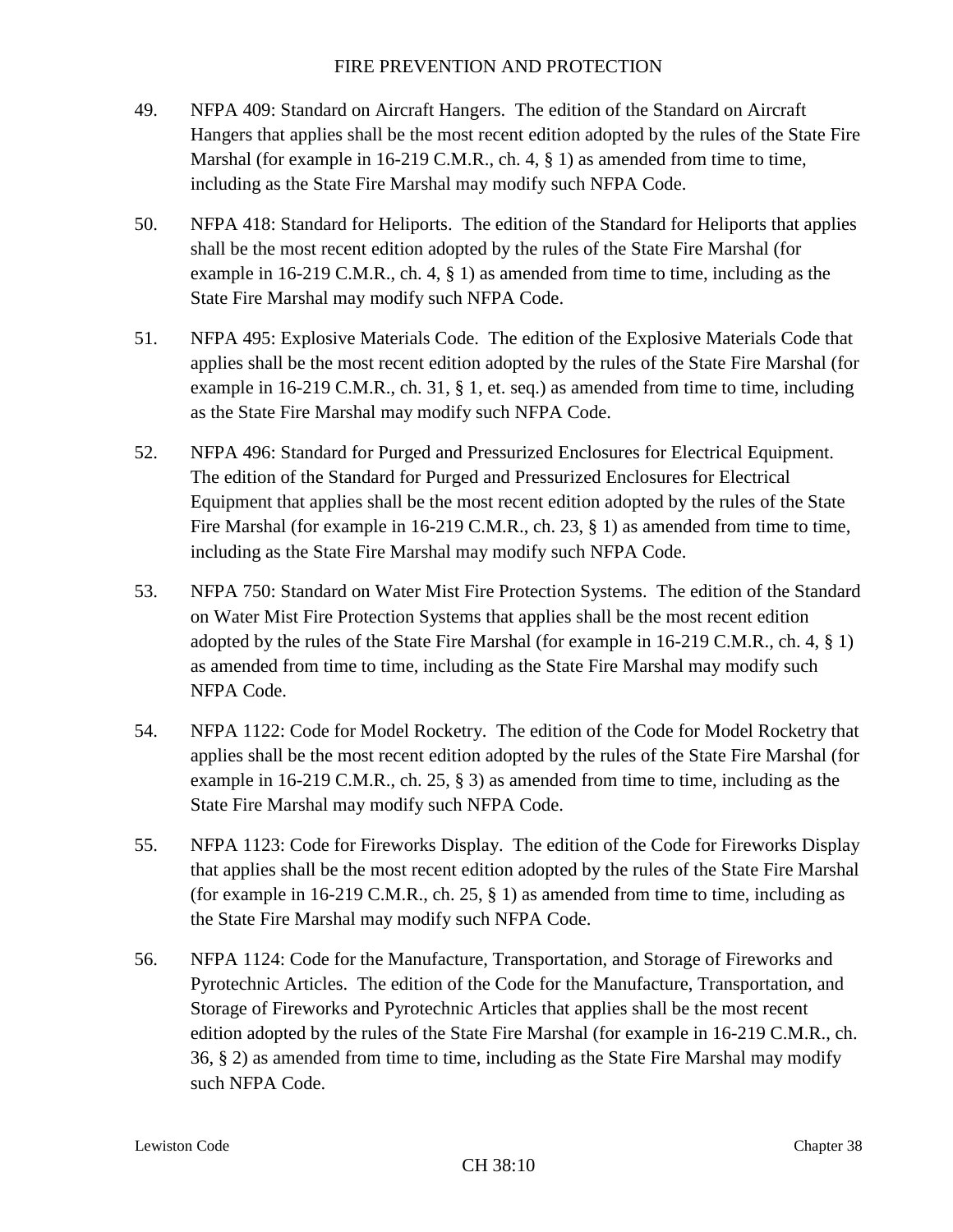- 57. NFPA 1126: Standard for the Use of Pyrotechnics Before a Proximate Audience. The edition of the Standard for the Use of Pyrotechnics Before a Proximate Audience that applies shall be the most recent edition adopted by the rules of the State Fire Marshal (for example in 16-219 C.M.R., ch. 26,  $\S$  1) as amended from time to time, including as the State Fire Marshal may modify such NFPA Code.
- 58. NFPA 2001: Standard on Clean Agent Fire Extinguishing Systems. The edition of the Standard on Clean Agent Fire Extinguishing Systems that applies shall be the most recent edition adopted by the rules of the State Fire Marshal (for example in 16-219 C.M.R., ch. 6, § 1) as amended from time to time, including as the State Fire Marshal may modify such NFPA Code.
- 59. Standards regarding Water-Based Fire Protection Systems, as adopted by the rules of the State Fire Marshal (for example in 16-219 CMR Ch. 4, §§ 1, et. seq.) as amended from time to time.
- 60. Standards regarding portable classrooms, as adopted by the rules of the State Fire Marshal (for example in 16-219 CMR Ch. 20, § 6) as amended from time to time.
- 61. Standards regarding announcements required, as adopted by the rules of the State Fire Marshal (for example in 16-219 CMR Ch. 20, § 7) as amended from time to time.
- 62. Standards regarding the Operations of Amusement Devices and Midways, as adopted by the rules of the State Fire Marshal (for example in 16-219 CMR Ch. 28, §§ 1, et. seq.) as amended from time to time.
- 63. Department of Environmental Protection Oil Regulations, as adopted by the rules of the Maine Fuel Board (for example in 16-219 CMR, Appendix A) as amended from time to time
- 64. The Department of Environmental Protection Asbestos Regulations, as adopted by the rules of the Maine Fuel Board (for example in 16-219 CMR, Appendix B) as amended from time to time;
- 65. The Memorandum of Understanding between the Maine Fuel Board and the Plumbers' Examining Board for the Installation of Hot Water or Steam & Warm Air Heating Systems, Radiation Supply and Return Connections, as adopted by the rules of the Maine Fuel Board (for example in 16-219 CMR, Appendix C) as amended from time to time;
- 66. The Memorandum of Understanding between the Maine Fuel Board and the Electricians' Examining Board for the Installation, Service and Repair of Hot Water, Steam, Warm Air Heating Systems and Water Heaters, as adopted by the rules of the Maine Fuel Board (for example in 16-219 CMR, Appendix D) as amended from time to time;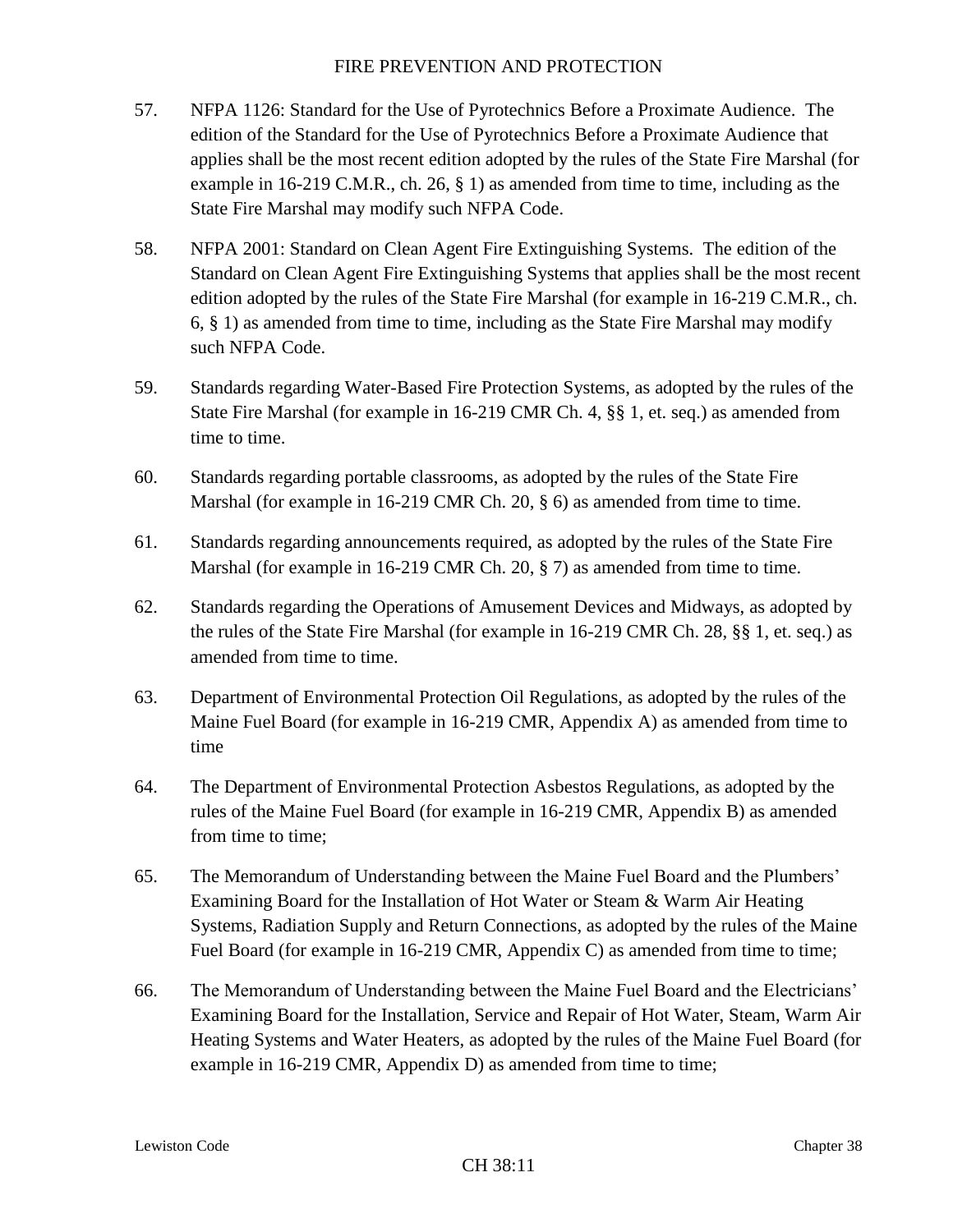- 67. The State of Maine Emergency Chimney Update Waiver Form, as adopted by the rules of the Maine Fuel Board (for example in 16-219 CMR, Appendix E) as amended from time to time;
- 68. The Chimney or Fireplace Construction/Installation Disclosure, as adopted by the rules of the Maine Fuel Board (for example in 16-219 CMR, Appendix F) as amended from time to time; and
- 69. Standards regarding Vehicle Protection, as adopted by the rules of the Maine Fuel Board (for example in 16-219 CMR, Appendix G) as amended from time to time.

(b) For this section and the codes adopted herein, the "family" has the same meaning as the term is defined in the Code of Ordinances, Appendix A-Zoning and Land Use Code, Article II.

(c) All State Fire Marshall. Maine fuel Board, and NFPA codes and portions therefore adopted by this section may be viewed by contacting the Lewiston City Clerk or the Lewiston Fire Prevention Bureau.

(d) Chapter 66, Section 66-03 of the Code of Ordinances of the City of Lewiston, regarding the procedure for numbering houses, is incorporated by reference. The fire chief, or fire chief's designee, shall have the authority to issue and enforce notices requiring display of assigned numbers.

(Code 1982, § 11-19; Ord. No. 92-26, § 1, 11-19-92; Ord. No. 94-7, 7-21-94; Ord. No. 99-14, 7-15-99; Ord. No. 01-3, 3-8-01; Ord. No. 02-03, 4-18-02; Ord. No. 05-04, 3-10-05; Ord. No. 10-07, 09-16-10; Ord. No. 11-10, 10-20-11; No. 17-20c, 12-21-17; Ord. No. 18-04, 6-14-18; Ord. 22-08, 05-19-22)

# **Sec. 38-27. Application of fire codes on new or existing conditions; fire chief to set limit on corrections.**

The provisions of the codes adopted by section 38-26 shall apply equally to new and existing conditions, except that existing conditions not in strict compliance with the terms of the codes hereby adopted may be permitted to continue where the exceptions do not constitute a distinct hazard to life or property, in the opinion of the fire chief. The fire chief may prescribe a time limitation on corrections required to be made to existing conditions or to bring conditions or corrections up to code requirements.

(Code 1982, § 11-20)

# **Sec. 38-28. Violations, enforcement orders and appeals.**

(a) **Unlawful Acts.** It shall be unlawful for any person, firm, or corporation to erect, construct, alter, extend, repair, remove, demolish, use, or occupy any building or structure or equipment in conflict with or in violation of any of the provisions of this chapter or state law. Each day a violation is permitted to exist after due notice shall constitute a separate offense.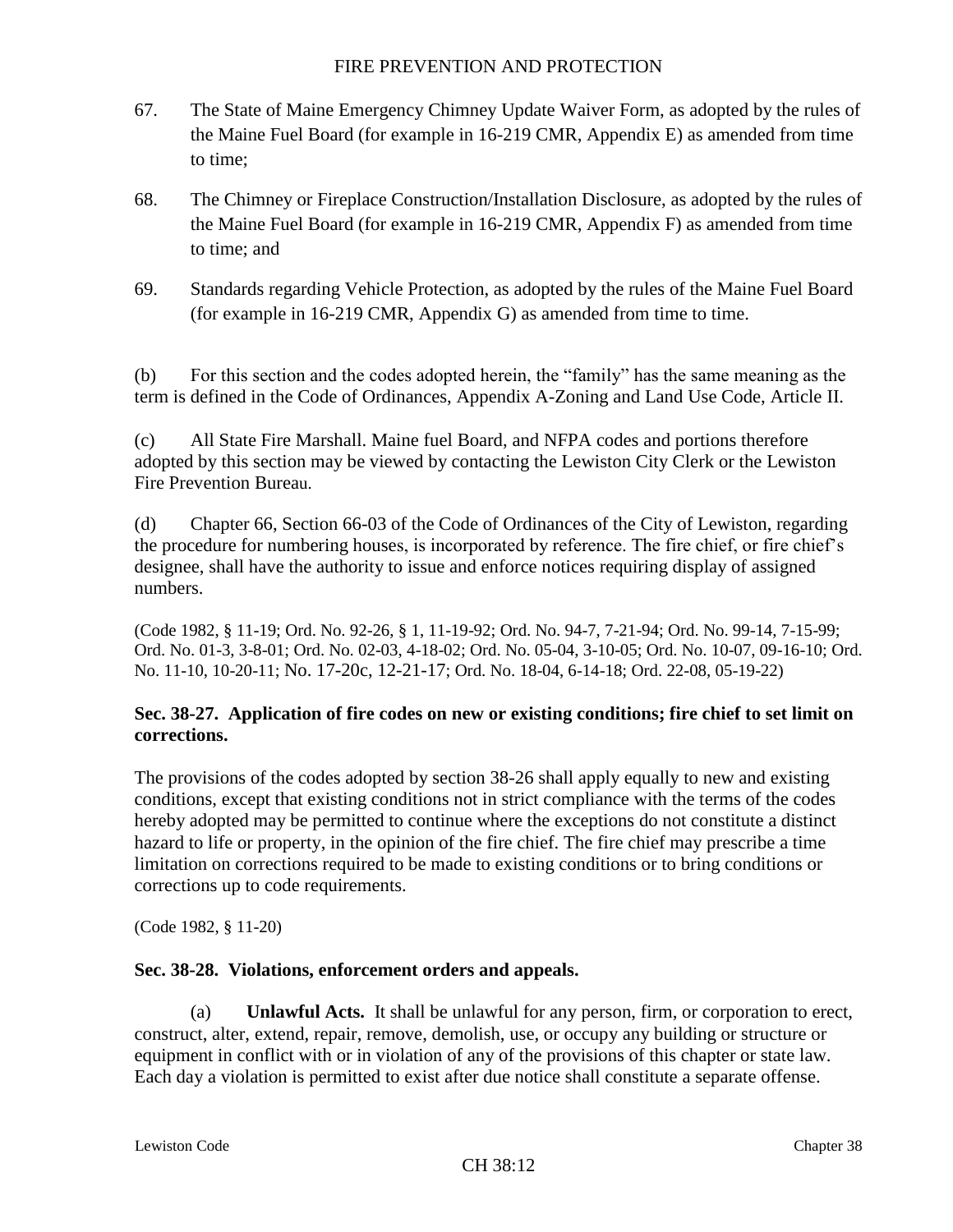(b) **Notice of Violation.** The fire chief, or fire chief's designee, is authorized to serve a notice of violation or order on the person responsible for a condition that is or is likely to become a fire hazard; on the person responsible for the erection, construction, alteration, extension, repair, moving, removal, demolition, or occupancy of a building or structure in violation of any of the provisions of this Code or state law; on the person responsible for a violation of a detail statement or a plan approved thereunder; or, on the person responsible for a violation of a permit or license issued under the provisions of this Code. Such order shall direct the discontinuance of the illegal action or condition and the abatement of the violation.

(c) **Service of notice of violation or order.** A notice of violation or order may be served in hand to the violator or left with a person of suitable age and discretion at the residence or place of business of the violator or mailed by certified mail, return receipt requested, to the last known address. If the return receipt is not returned, the notice shall be conclusively presumed to have been served if it is also sent by regular mail, postage prepaid, and not returned as undeliverable by the postal service.

(d) **Request for appeal.** Any person served with an order pursuant to this section, may request a hearing before the board of appeals by filing a written petition for said hearing at the planning and code enforcement department within ten (10) days of the date of service of the order. Such appeal shall be heard at the next scheduled meeting of the board of appeals occurring at least 48 hours after the date of filing. The board of appeals may sustain, modify or withdraw such order. The decision of the board of appeals may be further appealed pursuant to the provisions of rule 80B of the Maine Rules of Civil Procedure.

(e) **Violation penalties.** Any person who shall violate a provision of this code, or fail to comply therewith, or with any of the requirements thereof, or who has caused a condition that is or is likely to become a fire hazard or has allowed such condition to remain, shall be liable for one or more citations as set forth in Chapter 1, Section 1-8 and Chapter 50, Section 50-36 of the Code of Ordinances of the City of Lewiston. In lieu of or in addition to the issuance of citations, the fire chief may initiate a land use complaint pursuant to Rule 80K of the Maine Rules of civil Procedure and 30-A M.R.S.A. § 4452 *et seq*. as amended.

(f) **Restrictions on transfer.** Any person who, after receipt of a notice of violation under this chapter, sells, transfers or leases the property, must notify the grantee, mortgagee, transferee, or lessee of any outstanding code violations, and must also furnish the City fire prevention bureau with a signed, notarized statement from the grantee, mortgagee, transferee, or lessee acknowledging receipt of any orders or notices and fully accepting responsibility for the abatement of said violations.

(Code 1982, § 11-21; Ord. No. 18-04, 6-14-18)

# **ARTICLE III. PERMITS**

### **Sec. 38-29. Aggrieved person may seek revocation of permit, approval or license.**

Any person aggrieved by the granting of a permit or approval under this article, or the granting of a license by the fire department on the grounds that the exercise thereof would constitute a fire

Lewiston Code Chapter 38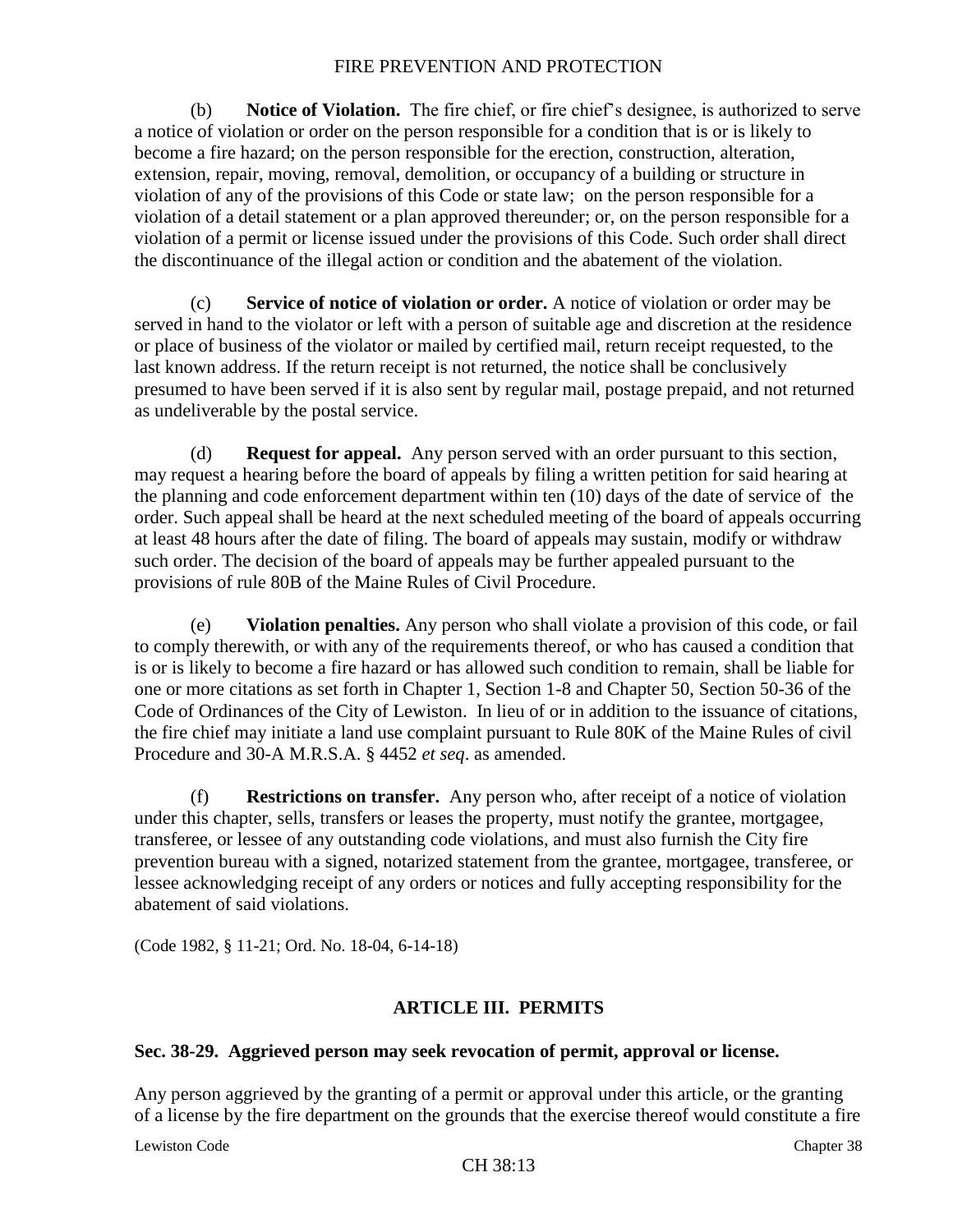nuisance, health or explosion hazard may appeal for revocation of such permit, approval or license to the fire chief, as detailed in section 38-39.

(Code 1982, § 11-22; Ord. No. 18-04, 6-14-18)

# **Sec. 38-30. Limitations on permits; applications generally to be made to bureau; fees.**

(a) A permit required by this article or the codes adopted hereby shall not take the place of any license required by law. It shall not be transferable, and any change in use or occupancy or change in location shall require a new permit. Applications for permits required by this article or by the codes adopted hereby shall be made to the fire prevention bureau, except as specified in this article.

(b) Payment of fees. A permit shall not be valid until the fees prescribed by the Lewiston City Council have been paid, nor shall an amendment to the permit be released until the additional fee, if any, has been paid.

(c) Schedule of permit fees. On buildings, structures, or alterations requiring a permit, a fee for each permit shall be paid as required in accordance with the schedule as established by the Lewiston City Council.

(Code 1982, § 11-23; Ord. No. 18-04, 6-14-18)

## **Sec. 38-31. Authority to suspend, revoke permits, licenses; reports required; appeal.**

All fire department officers and fire inspectors shall have the authority to suspend or revoke any and all permits or licenses which may be issued by the fire department. Permits and licenses shall be suspended or revoked only if, in the opinion of an officer or inspector having jurisdiction, such action is immediately necessary to safeguard life or property and failure to take such action would be a distinct hazard to life or property. Appeals for restoration of such permit or license shall be made to the fire chief. Suspension or revocation of a permit or license shall be reported to the fire chief with a written report setting forth all facts concerning such action.

(Code 1982, § 11-24; Ord. No. 18-04, 6-14-18)

# **Sec. 38-32. City council to prescribe areas, locations, boundaries for storage of materials.**

The city council shall prescribe areas, locations or boundaries as required by the codes adopted in this article for the enforcement of restrictions on use, storage, consumption, loading, unloading, processing or other matters pertaining to any or all products or materials requiring such defined areas. (Code 1982, § 11-25)

### **Sec. 38-33. Public meeting to be held prior to establishing restricted areas.**

The city council shall hold a public meeting prior to the establishment of any restricted area, location or boundary, and such public meeting shall be advertised at least once in a newspaper of general circulation within the city. (Code 1982, § 11-26)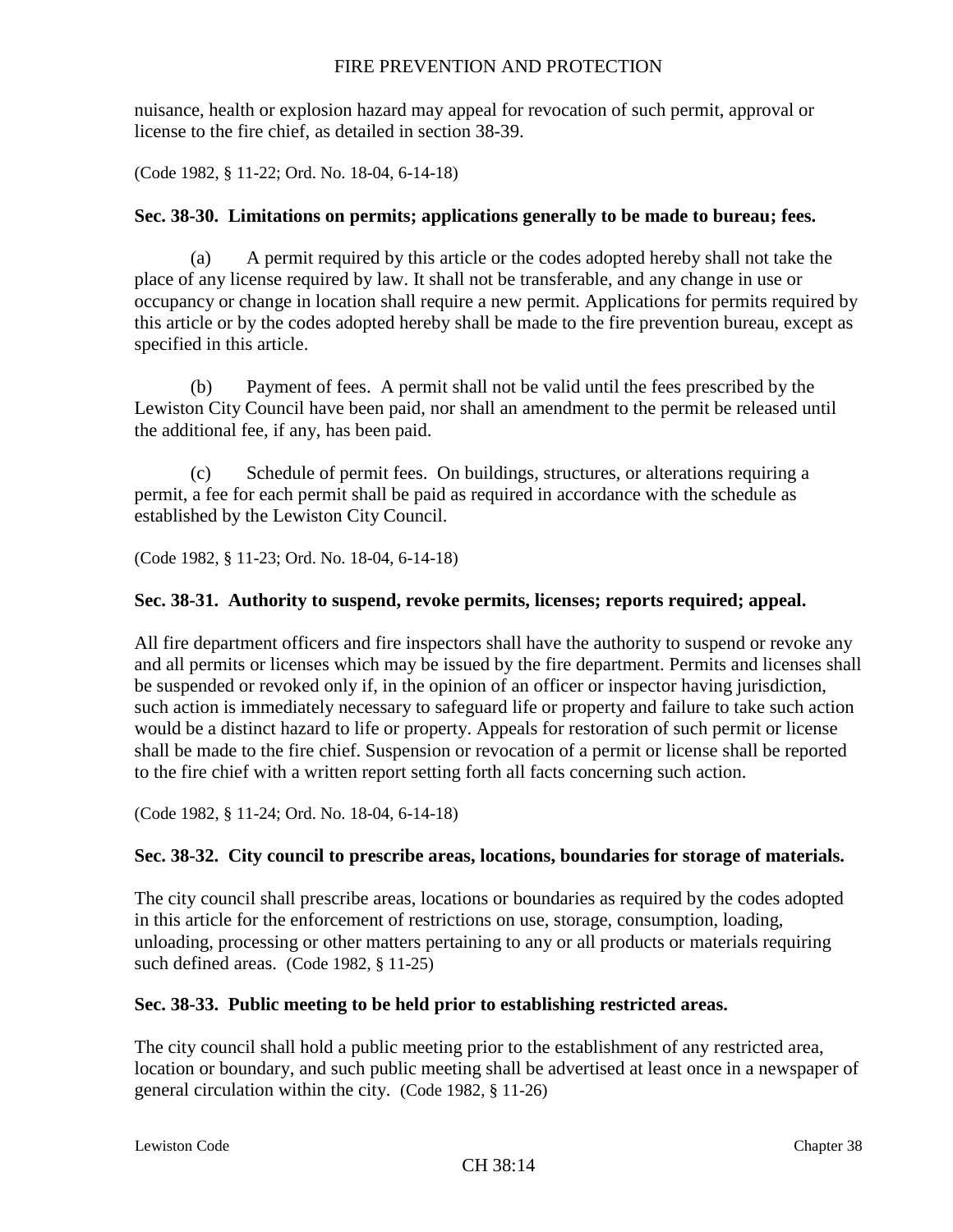# **Sec. 38-34. Open-air burning.**

(a) As used in this section, the term "fire" means and shall include, but is not limited to, bonfires, burning of grass, leaves, weeds, brush, wood, paper boxes, trash, waste, automobiles and trucks, junk, fires on public or private dumps, and any burning of combustible or flammable materials, including petroleum products.

(b) No person shall kindle or maintain any fire in the open air, or authorize any such fire to be kindled or maintained, in any street, alley, roadway, lane, public grounds or private lot, without first having obtained a written permit to do so from the fire department.

(c) The fire chief or his designee shall prescribe and issue policies and procedures for the issuance of burning permits and shall have full control of such permits. Dispatchers, fire department officers and fire inspectors have authority to issue burning permits. The assistant fire chief or captain on duty shall have the authority to suspend or stop all burning in the city whenever, in their opinion, safety requires such action.

(d) Notwithstanding any of the provisions of this section, no person shall kindle or cause to be kindled such fires as are enumerated in this section, without calling by telephone the city fire department for clearance to kindle the fire just prior to lighting it. Failure to obtain such clearance shall cause the permit issued therefor to be automatically null and void.

(Code 1982, § 11-27; Ord. No. 18-04, 6-14-18)

# **Sec. 38-35. Outdoor incinerators, defined; fire chief to prescribe regulations; permit required, revocation.**

(a) "Outdoor incinerators" are defined as "any container used to burn waste or discarded materials."

(b) The city fire chief is authorized to prescribe and issue policies and procedures for the safe use of outdoor incinerators, including, without limitations, the types of containers authorized to be used.

(c) It shall be unlawful to use any outdoor incinerator without having first obtained a permit for such incinerator from the city fire department. Such permits may be refused by the inspector if the incinerator or its location is not in compliance with all laws and ordinances.

(d) The permit for any outdoor incinerator may be revoked by a fire inspector in the event of violation of any policies or procedures of the city fire chief.

(e) Any permit for an outdoor incinerator may be revoked if the incinerator causes smoke or odor or is a source of discomfort or a nuisance to adjoining property owners or tenants.

(Code 1982, § 11-28; Ord. No. 18-04, 6-14-18)

# **Sec. 38-36. Grade 1 gas leaks.**

(a) When a Grade 1 gas leak, as defined by the Maine Public Utilities Commission in 65-407 C.M.R. § 420, as revised, pertaining to Safety Standards for Natural Gas and Liquefied Natural Gas Facility Operators, is discovered anywhere in the city, the fire chief, or his deputy acting in his absence, may order the supplier of the gas service to the section of the city in which the leak is located to immediately shut off the distribution, transmission or supply of gas to the area in the vicinity of the leak where it reasonably appears that such action is necessary to prevent imminent danger to lives or property. Any such order shall be revoked upon the

Lewiston Code Chapter 38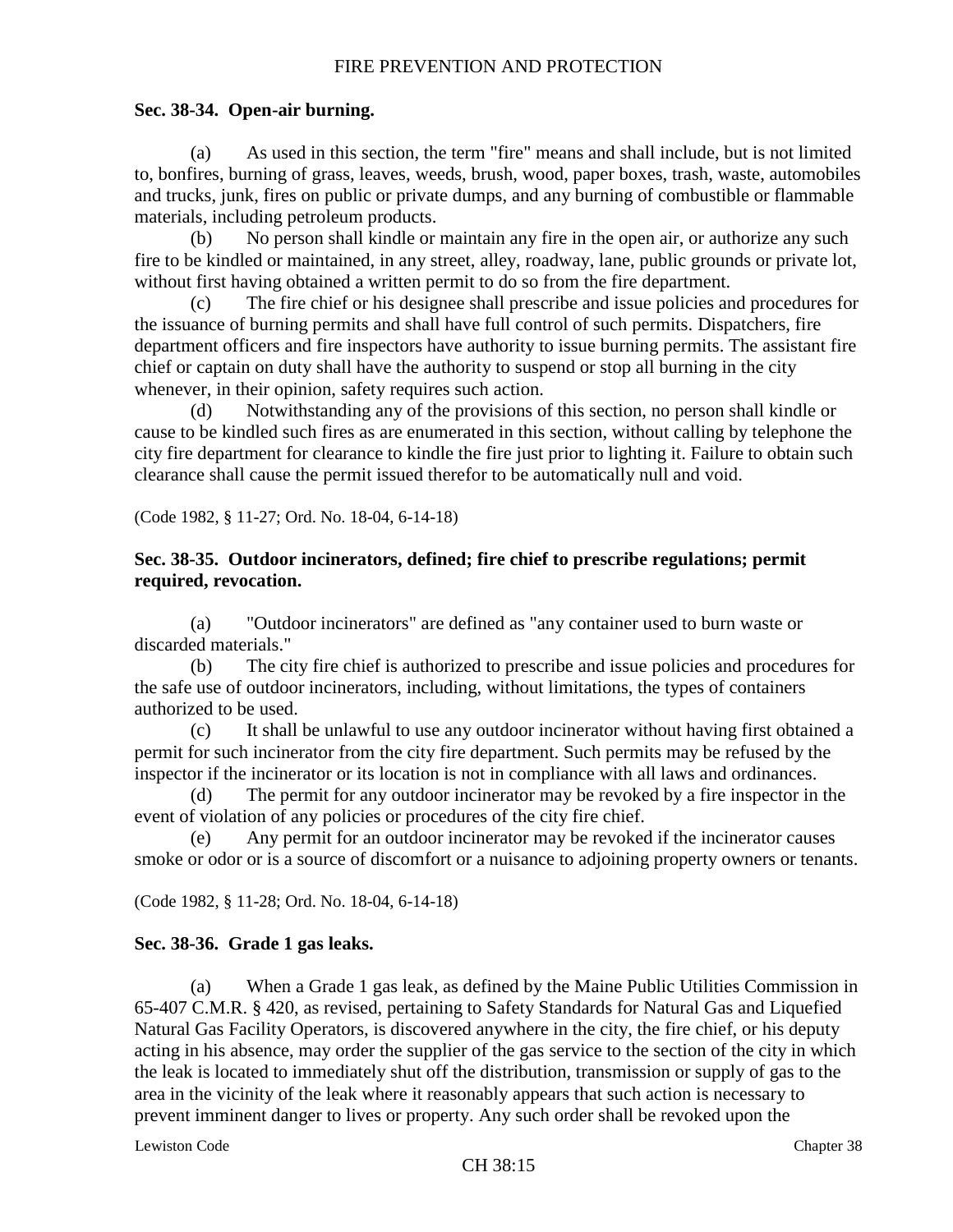presentation of satisfactory evidence that the dangerous situation which prompted it no longer exists. Such evidence may consist of instrument readings and other scientific data relative to the presence of natural gas in the area where the leak is located.

(b) Any person who refuses to comply with any lawful order issued under the provisions of this section shall be punished by a fine in accordance with the city's policy manual as approved by the city council, which such fine shall not be suspended. Each 24-hour period during which a refusal continues from the issuance of the original order shall constitute a separate offense.

(c) In addition to enforcement under the preceding subsection, the city may initiate civil proceedings to temporarily or permanently enjoin the continuation of the dangerous condition.

(d) The city shall not be liable for damages incurred as a result of shutting down the system. If areas are shut off, the gas company shall notify users of natural gas.

(e) Outside shutoffs shall be installed at every building where natural gas is used.

(Code 1982, § 11-29; Ord. No. 08-06e, 8-14-08; Ord. No. 18-04, 6-14-18)

# **Sec. 38-37. Fire chief's statutory duties.**

The city council hereby assumes the power conferred and the responsibility for performance of duties prescribed by 25 M.R.S.A. §§ 2394, 2395, 2397, and hereby delegates the exercise of such powers and the responsibility for performance of such duties to the fire chief as authorized by 25 M.R.S.A. § 2391, except in such specific cases as the city council may notify the fire chief of its intention to take jurisdiction. (Code 1982, § 11-31)

# **Sec. 38-38. Right of entry to inspect for hazards.**

The fire chief or fire chief's designee may enter any building, premises or structure within the limits of the city with the permission of any person having control of such building, premises or structure, or may apply to a court for process to do so, for the purpose of examining and inspecting the same to ascertain the condition thereof with regard to the presence, arrangement or deposit of any articles, materials, substances, goods, wares or merchandise which may have a tendency to create danger from fire on or in the building, premises or structure, or personal injury or loss of life of the occupants thereof or persons in or about such premises, building or structure; also with regard to the condition of the chimneys, stoves, stovepipes, boilers and places of deposit of ashes. The inspector shall wear the regulation uniform of the fire department or produce proper credentials. (Code 1982, § 11-32; Ord. No. 18-04, 6-14-18)

State law references: Municipal inspection of buildings, 25 M.R.S.A. §§ 2351--2360; inspection by the state insurance commissioner, removal of dangerous matter, appeal, exits, 25 M.R.S.A. § 2392.

# **Sec. 38-39. Appeal to the fire chief and board of appeals.**

Appeals to the fire chief, as authorized under this article, shall be made by filing a written petition for appeal at the office of the fire chief within ten (10) days of the decision being appealed. The fire chief shall issue an order on the appeal within fourteen (14) days of the filing of such petition for appeal.